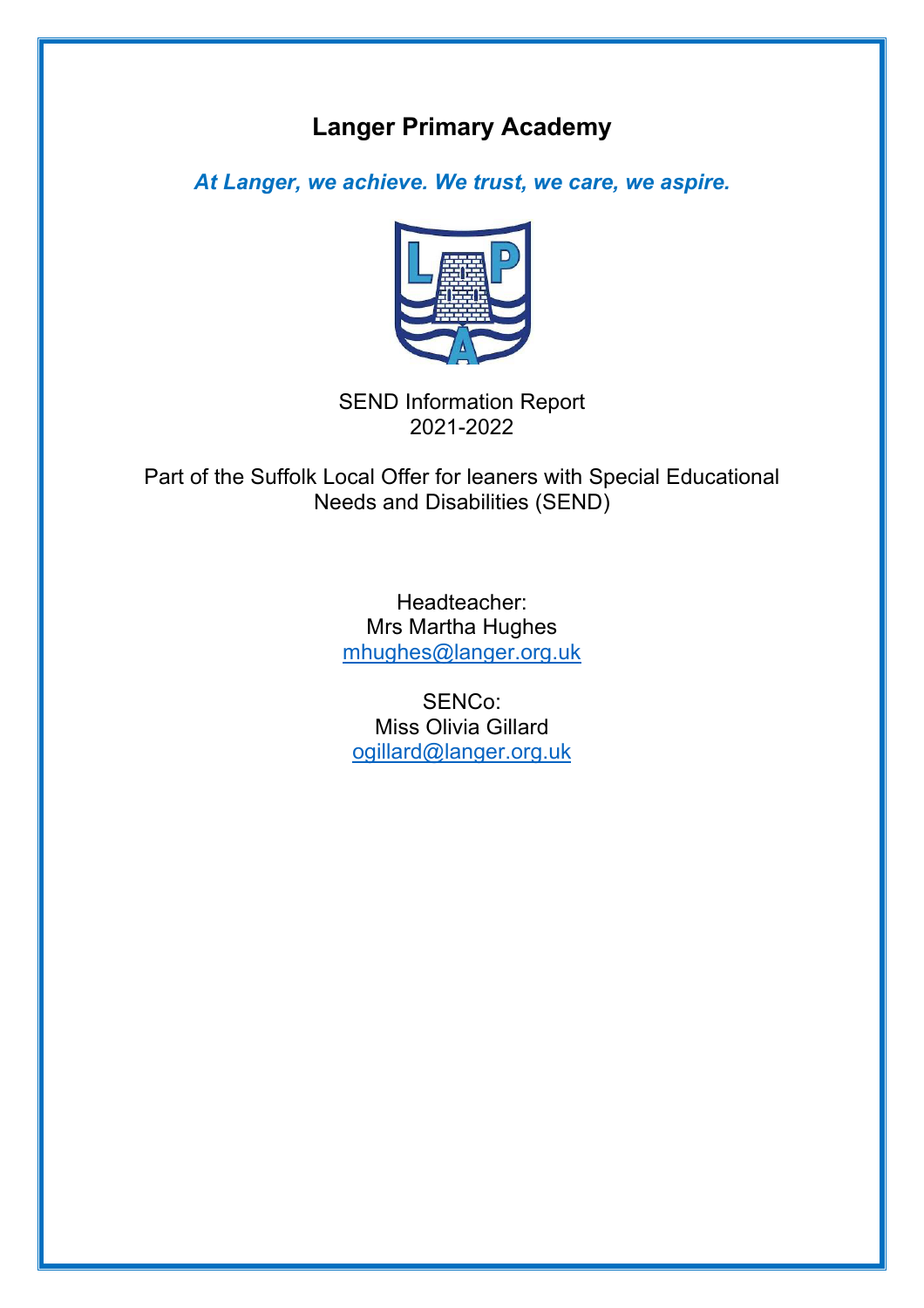# **Inclusive Classrooms:**

Langer Primary Academy is an inclusive school. We strive to achieve that every child Langer as a confident, independent and resilient individual who moves onto their next phase of their education without their special educational needs as a barrier to their personal achievement.

A child is classed as having special educational needs when:

- 1. Has a significantly greater difficulty in learning than the majority of the same age
	- a. Learns significantly slower than that of their peers starting from the same baseline
	- b. Fails to match or better the child's previous rate of progress
	- c. Fail to close the attainment gap between the child and their peers
	- d. Widens the attainment gap
- 2. Has a disability which prevents or hinders him or her from making use of facilities of a kind generally provided for others of the same age in mainstream schools

All of our teachers are teachers of children with SEND, following our SEND policy and delivering quality first teaching that strives to meet the needs of all learners. All our learners will have access to a broad and balanced curriculum, which is adapted to meet the needs of learners.

- We have effective management systems and procedures for SEND, considering the current Code of Practice (2015).
- We have successful communication between teachers, support staff, children with SEND, parents and carers of SEND children and outside agencies.
- We acknowledge and draw on parents' and carers' knowledge and expertise in relation to their own child.
- Through a collaborative approach the children are encouraged, where possible, to take an active role in their graduated response cycle.
- We are committed to developing the knowledge and skills of all staff to manage the challenges of the range of needs in school, and to ensure that all support is of high quality.
- We have an effective review cycle that allows us to monitor, review and plan for next steps of development.
- We ensure that consideration of SEND crosses all curriculum areas and all aspects of teaching and learning.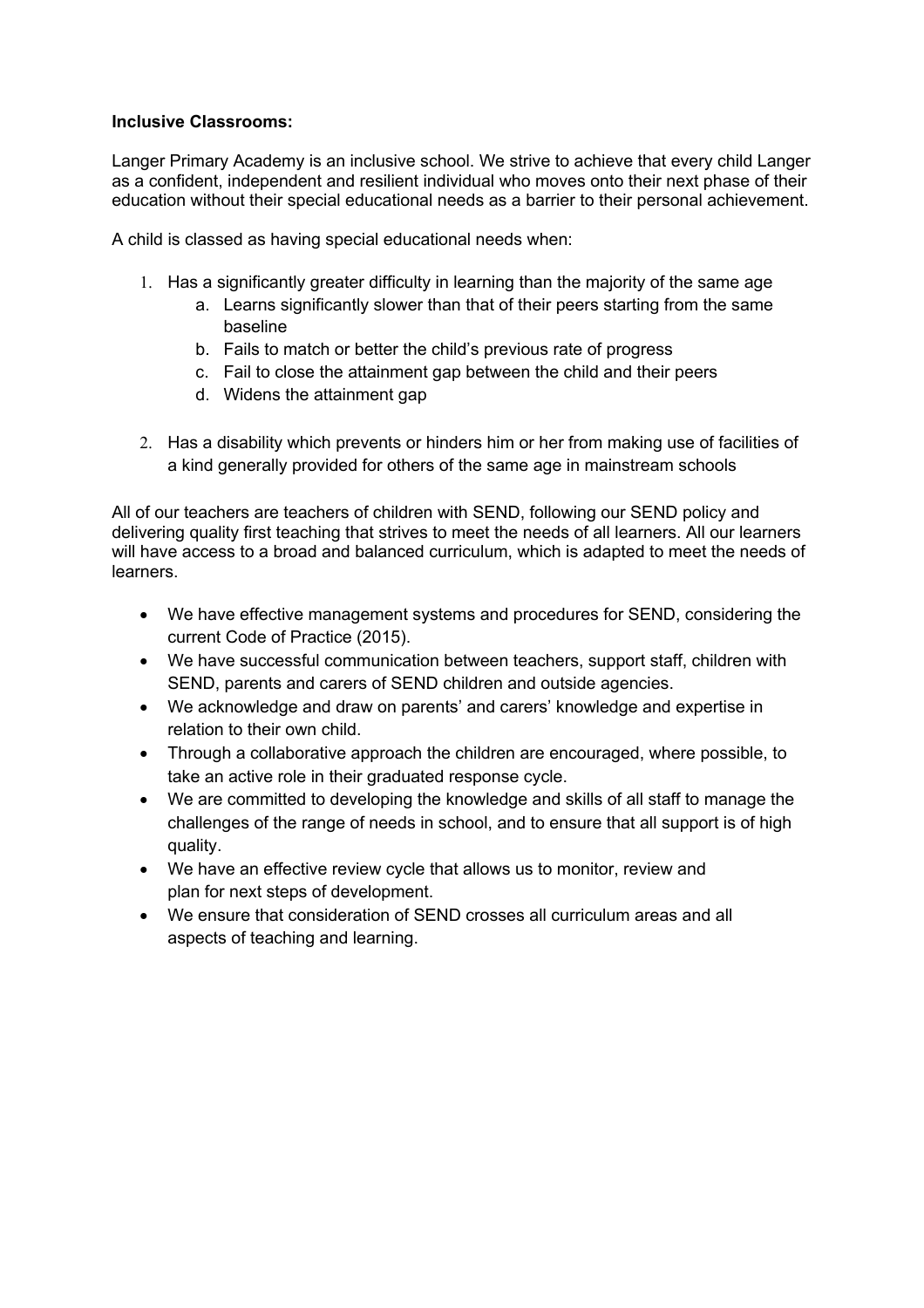# **Identification of SEND**

Our school's SEND policy can be accessed at: https://www.langerprimaryacademy.org/key-information/special-educational-needs

It states in our policy that children, parents, class teachers and support staff are involved in identifying pupils' learning needs, overseen by the school SENCo. Our identification of SEND is outlined in the graphic below, following the graduated response outlined in the SEND code of practice:



Quality first teaching is where the teacher's use their knowledge of the child to adapt the child's learning opportunities in order to support their academic progress. This could include:

- Seating arrangements in the classroom
- Resources provided as a part of the learning, such as maths manipulatives or word banks
- Use of visual prompts to chunk and support learning

If these adaptations are not sufficient to support the progress for pupils, the children's needs are 'different from or additional to' the opportunities offered to all pupils in the class. At this point, discussions between the parents and carers, child, SENCo and class team will occur to begin the graduated response cycle. As a result, these children will be added to the SEN register, usually under 'SEND Support'. Support for these pupils could include:

- Interventions
- Additional adult support in learning
- Access to ICT equipment for learning support
- Sensory breaks outside of the classroom as needed, when recognised by the adults

While the majority of learners with SEND will have their needs met in this way, some may require an Education Health and Care (EHC) needs assessment to determine whether it is necessary for the Local Authority to make provision in accordance with an EHC plan (EHCP) or have an EHCP from a previous setting. Where appropriate, parents may to apply for a specialist provision for these pupils. Children with EHCPs have a record of support and an annual review to discuss progress towards their targets.

#### **Profile of SEND 2021-2022:**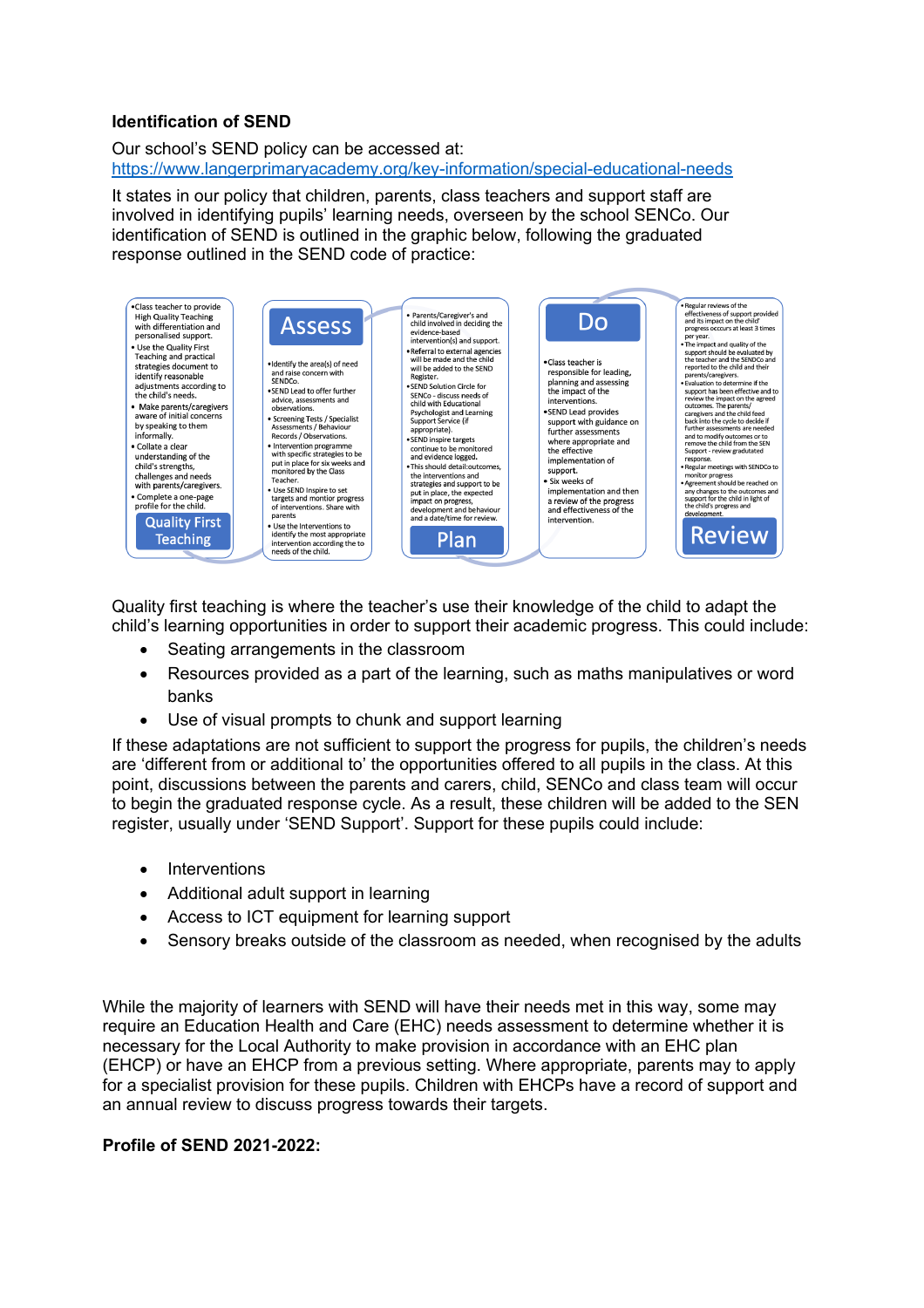The types of special educational needs, listed under the broad categories of SEN as identified in the 2014 code of practice include:

- Communication and interaction
	- o Including autistic spectrum condition and speech and language difficulties
- Cognition and learning
	- o Including specific learning difficulties, and moderate learning difficulties
- Social, emotional and mental health (SEMH)
	- o Including challenging behaviour linked to social and emotional difficulties, ADHD and attachment disorders
- Physical and sensory needs:
	- o Including mobility challenges, visual processing difficulties, auditory processing difficulties

In 2021-2022, we currently have 31 pupils, 23% of our school population, as identified with special educational needs. National statistics state that 12.2% of children are currently identified with SEN, putting us above the national average. 3 of these pupils currently have an EHCP, 2.3% of the school population.



- 35.5% of SEN pupils are identified as having SEN linking to communication and interaction
- 35.5% of SEN pupils are identified as having SEN linking to cognition and learning
- 29% of SEN pupils are identified as having SEN linking to SEMH

Pupils may have needs across multiple categories of SEN, which are planned for when considering their pathway for learning. Categorisation of need considers the one having the most significant impact on their learning.

# **Provision for our SEN learners:**

Following the SEN Code of Practice (2015), once SEND needs have been identified, a continuous four-part cycle begins: the graduated approach: assess, plan, do, review. The graduated approach is a collaborative cycle to support the pupil with SEND, generated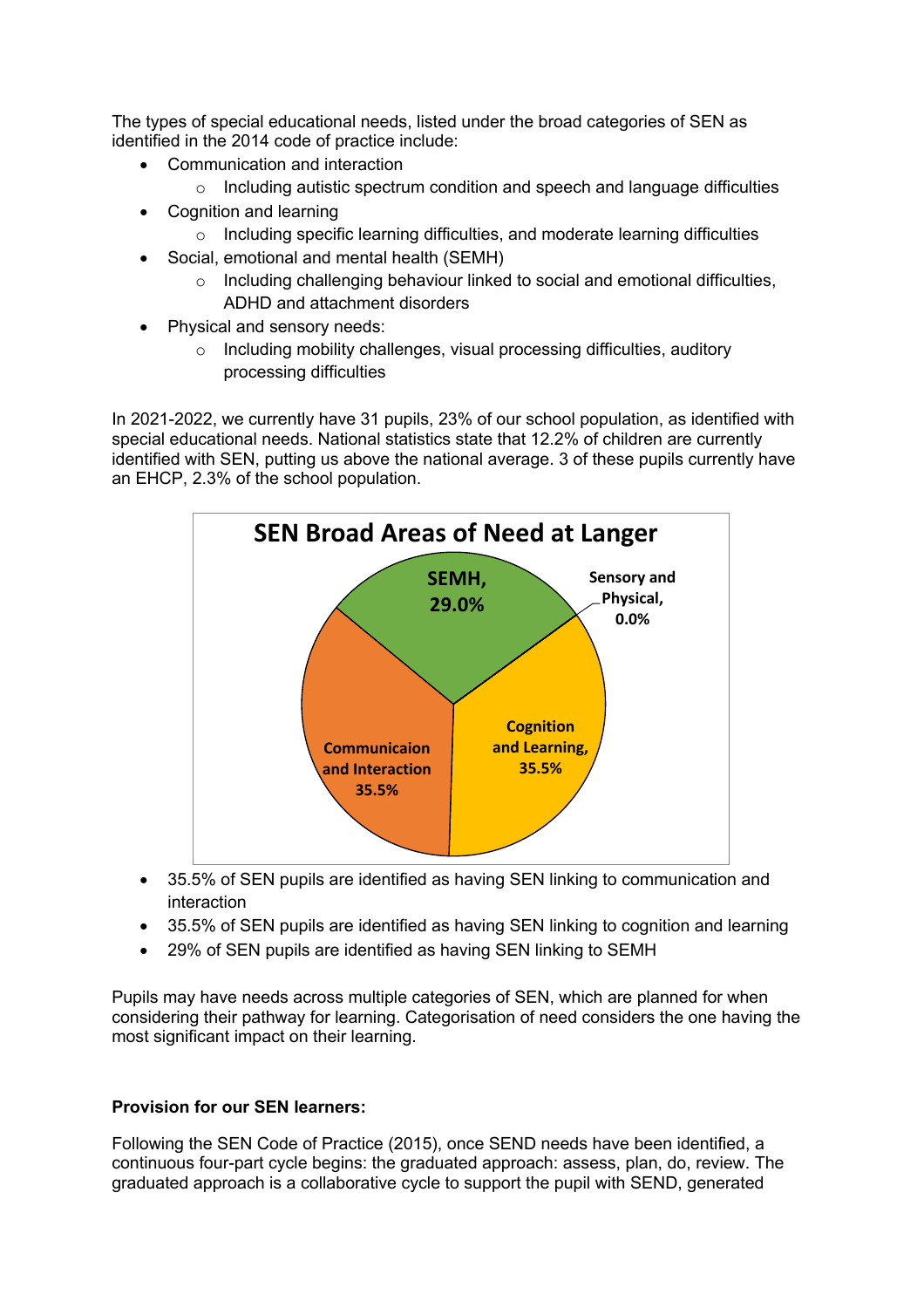collaboratively with the parent/carer, pupil, class teacher and SENCo, detailed in our SEND policy.

Children with SEN need provision which is 'different from and additional to' their peers. This provision is offered through the class teacher planning to meet the needs of the child, as a part of planning for their class, known as scaffolding their learning. This could look like:

- Accessing additional resources
- Accessing adapted learning tasks
- Receiving additional support in their learning
- Receiving small group, evidence-based interventions that continue to be overseen by the class teacher

Children will access a scaffolded version of their year groups' curriculum, unless working significantly below age-related expectations. In this instance, specific, bespoke learning plans and curriculums will be implemented for their child to ensure progress at a stageappropriate level.

The SEN provision and offer is overseen by the school SENCo, Olivia Gillard, who works to ensure the whole school strategic planning supports children with SEN. This is detailed in the accessibility plan.

# **Social and Emotional Wellbeing**

We recognise that pupil's mental health, and emotional states significantly impact their ability to engage in school learning. Social and emotional difficulties can often be communicated through challenging behaviours, such as defiance, aggression, self-harm or becoming withdrawn.

All our staff are trained in supporting children with SEMH needs, and are aware of identified needs of pupils within their classrooms. Whilst upholding high expectations of behaviour and engagement with learning, SEMH needs are planned for and accommodated for within the classroom. This could look like:

- Having a meet and greet with a familiar member of staff
- Chunking of the day into manageable chunks
- Social skills interventions such as ELSA sessions
- Access to play therapy
- Sensory breaks away from the classroom
- Motional assessments and interventions

If the progress is not being made towards the targets, we can engage outside services to gain further support for a child. This could be services through Suffolk's Local Offer, such as the SES service, referrals to alternative provisions, speech and language therapists, paediatric services, educational psychologists, primary mental health workers or the school nurse. The school is a member of the Unity Schools Partnership SEN hub which is a collaboration the academies within the Trust working together to support children with SEN. We benefit from sharing information and resources, networking meetings and the support of the Hub coordinator. We also receive support and advice from our SEND director Mrs Lucie Calow.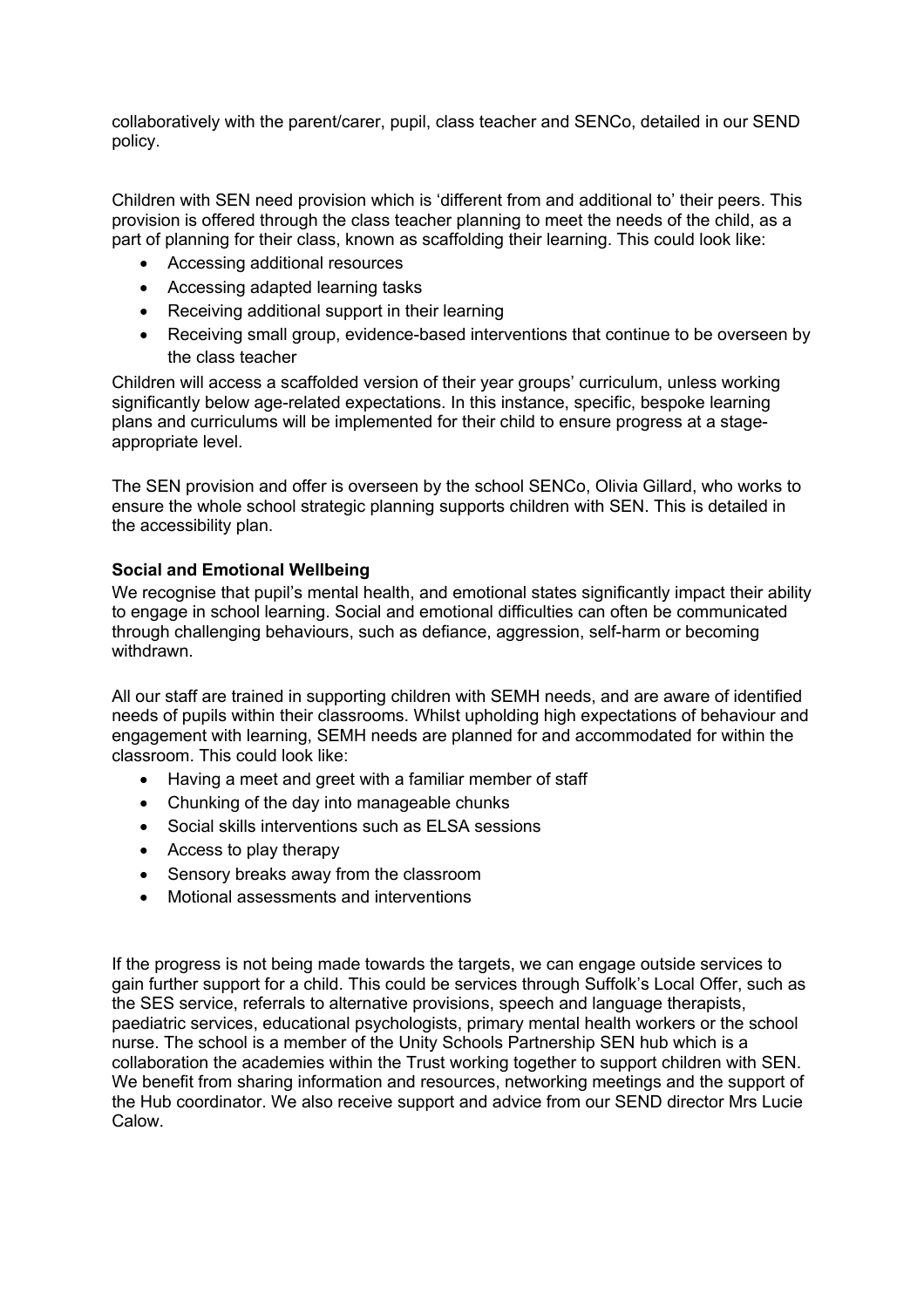#### **Evaluating the effectiveness of the provision**

As a part of the graduated response, all provision for SEN pupils is reviewed regularly. Assessments (both formative and summative) monitor the impact of the provision, and decisions are made collaboratively by the parents/carers, child, class team and SENCo as to whether the provision is effective or not. Ineffective interventions are stopped and a new plan to meet the child's needs is made.

The Headteacher, SENCO, the remainder of Senior Leadership Team and the SEN governor work to constantly evaluate and improve our SEND provision. We review the progress made by all children with SEND, then look more closely at the progress made by groups of children in the same year group or with similar needs. This enables us to ensure that we target provision appropriately.

# **Enrichment Opportunities**

The school offers a range of extra-curricular activities, both during and after school. Children on the SEN register are actively encouraged to attend clubs which enable them to learn new skills and to develop confidence. We are pleased at the number of children who have participated in extracurricular activities, including gymnastics, tag rugby and table tennis.

We endeavour for all children to be involved on school trips and enrichment activities. Risk assessments are completed where appropriate to assess the safety of pupils being offsite, and where appropriate onsite learning activities are presented as the alternative.

#### **Working with parents and carers**

Children who are identified as having SEN have individual learning targets set on SEND inspire, where their progress against their targets is logged and monitored. SEND inspire can be accessed by parents/carers to see progress against targets throughout the school year.

Opportunities to discuss a child's SEN can be requested at any point, through speaking to the class teacher, SENCo or headteacher. A meeting will then be scheduled to discuss any concerns, progress and next steps. All families are signposted to SENDIASS, the special educational needs and disabilities information advice and support service, to gain independent advice on their child's needs.

# **Funding**

Langer Primary Academy receives funding from the Department for Education, some of which is intended to support children with SEN. For children who have particularly high levels of need and support, we apply for top-up funding (High Tariff Needs Funding) from Suffolk. In 2020-2021 we received £71,000 of this funding which was used primarily to employ additional teaching assistants to work with these high-level need children and purchase resources necessary to support access to learning.

#### **The School's Facilities to support children with SEND**

The school is compliant with the demands of the Equalities Act and the Disability Discrimination Act. This means that all areas of the school are equally accessible to all